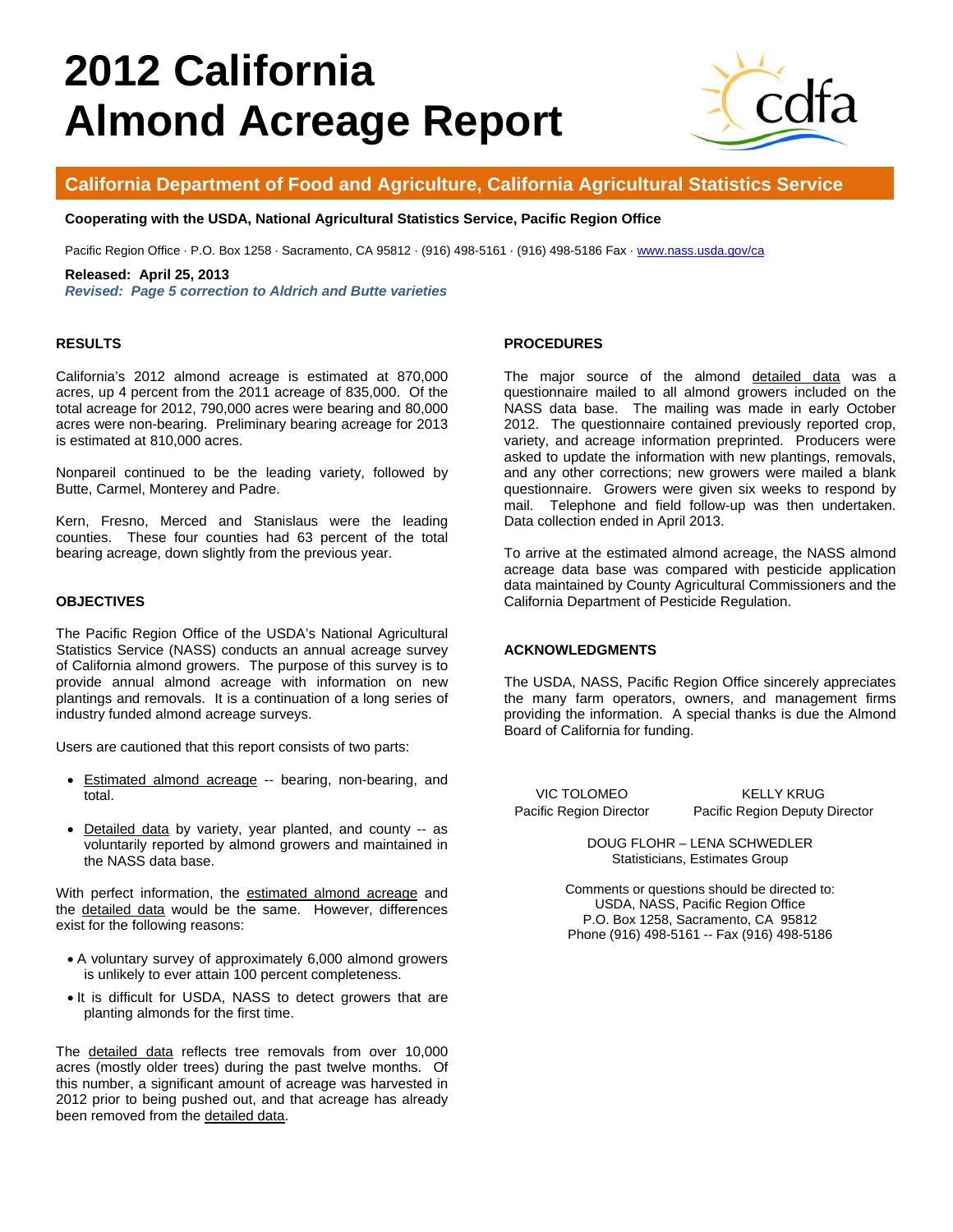| County             | 1983&<br>Earlier | 1984           | 1985        | 1986           | 1987        | 1988        | 1989        | 1990        | 1991        | 1992        | 1993        | 1994        | 1995        | 1996        | 1997        | 1998     |
|--------------------|------------------|----------------|-------------|----------------|-------------|-------------|-------------|-------------|-------------|-------------|-------------|-------------|-------------|-------------|-------------|----------|
| <b>Butte</b>       | 4,330            | 256            | 282         | 320            | 151         | 510         | 273         | 696         | 431         | 1,036       | 548         | 1,123       | 1,865       | 2,855       | 1,589       | 1,799    |
| Calaveras          | 10               | 0              | $\mathbf 0$ | $\mathbf 0$    | 0           | $\mathbf 0$ | $\mathbf 0$ | $\mathbf 0$ | $\mathbf 0$ | 0           | $\mathbf 0$ | $\mathbf 0$ | 0           | $\mathbf 0$ | 0           | 0        |
| Colusa             | 1,820            | 180            | 285         | 91             | 184         | 210         | 714         | 954         | 137         | 138         | 493         | 1,615       | 1,200       | 806         | 1,408       | 2,180    |
| Contra Costa       | 6                | 6              | $\mathbf 0$ | $\mathbf 0$    | $\mathbf 0$ | $\mathbf 0$ | 0           | $\mathbf 0$ | 0           | $\mathbf 0$ | $\mathbf 0$ | 0           | 0           | $\mathbf 0$ | $\mathbf 0$ | 0        |
| Fresno             | 3,365            | 230            | 470         | 589            | 996         | 824         | 1,021       | 4,639       | 735         | 1,005       | 2,046       | 3,391       | 4,888       | 4,041       | 5,439       | 4,727    |
| Glenn              | 1,570            | 105            | 38          | 13             | 90          | 667         | 384         | 327         | 306         | 188         | 689         | 2,504       | 2,750       | 1,824       | 879         | 3,260    |
| Kern               | 1,908            | 164            | 18          | 135            | 383         | 1,018       | 1,376       | 2,111       | ,272        | 1,081       | 4,927       | 5,491       | 7,043       | 7,888       | 10,481      | 15,778   |
| Kings              | 24               | 0              | $\Omega$    | $\overline{7}$ | 19          | 4           | 17          | $\mathbf 0$ | 451         | $\mathbf 0$ | 111         | 41          | 154         | 110         | 91          | 1,500    |
| Lake               |                  | $\Omega$       | $\Omega$    | 0              | $\mathbf 0$ | 0           | $\mathbf 0$ | $\Omega$    | 0           | $\Omega$    | $\mathbf 0$ | 0           | $\mathbf 0$ | $\mathbf 0$ | $\mathbf 0$ | 0        |
| Los Angeles        | 3                | $\Omega$       | 0           | 0              | $\mathbf 0$ | $\Omega$    | $\Omega$    | $\Omega$    | $\Omega$    | $\Omega$    | 0           | 0           | $\Omega$    | $\Omega$    | $\Omega$    | $\Omega$ |
| Madera             | 5.499            | 779            | 897         | 848            | 571         | 982         | 1,210       | 1,465       | 1,302       | 644         | 1,437       | 2,850       | 2,692       | 3,073       | 3,897       | 2,974    |
| Merced             | 12,110           | 832            | .246<br>1   | 583            | 1.175       | 1,708       | 2,048       | 3,068       | 2,161       | 2,355       | 1.891       | 4,297       | 4,661       | 3,968       | 5,723       | 5,023    |
| Monterey           | 0                | 0              | 0           | 0              | 0           | 0           | 0           | 0           | 0           | $\mathbf 0$ | 0           | 0           | 0           | 0           | 0           | 0        |
| Placer             | 11               | $\Omega$       | 0           | 0              | 0           | 0           | $\mathbf 0$ | 0           | 0           | 0           | $\mathbf 0$ | 0           | $\Omega$    | 0           | 0           |          |
| Riverside          | $\Omega$         | $\Omega$       | $\Omega$    | 0              | 0           | 0           | $\Omega$    | 0           | 0           | $\Omega$    | $\Omega$    | 0           | $\Omega$    | $\Omega$    | 0           | 0        |
| Sacramento         | 8                | $\Omega$       | $\Omega$    | 0              | 0           | 0           | $\Omega$    | $\Omega$    | 0           | $\Omega$    | $\Omega$    | 0           | $\Omega$    | $\Omega$    | $\Omega$    | 0        |
| San Benito         |                  | $\Omega$       | $\Omega$    | 0              | $\mathbf 0$ | $\Omega$    | $\Omega$    | $\Omega$    | 0           | $\Omega$    | $\mathbf 0$ | 0           | $\Omega$    | $\mathbf 0$ | $\Omega$    | $\Omega$ |
| San Bernardino     | $\Omega$         | $\Omega$       | $\mathbf 0$ | 0              | $\mathbf 0$ | $\Omega$    | $\Omega$    | $\Omega$    | $\Omega$    | $\Omega$    | $\mathbf 0$ | $\mathbf 0$ | $\Omega$    | $\Omega$    | $\Omega$    | 0        |
| San Joaquin        | 3,981            | 310            | 395         | 256            | 637         | 708         | 564         | 1.045       | 424         | 866         | 1,203       | 1,206       | 1,490       | 1,893       | 1,172       | 1,852    |
| San Luis Obisp     | 789              | 0              | 12          | $\mathbf 0$    | 0           | 3           | $\mathbf 0$ | 2           | 0           | $\mathbf 0$ | 0           | 0           | 0           | $\mathbf 0$ | 0           | 0        |
| Santa Clara        | 0                | $\Omega$       | $\mathbf 0$ | 0              | $\mathbf 0$ | 0           | $\Omega$    | 20          | 0           | $\mathbf 0$ | $\mathbf 0$ | 0           | $\Omega$    | $\mathbf 0$ | 0           | $\Omega$ |
| Shasta             | 0                | $\Omega$       | $\mathbf 0$ | 0              | 0           | 0           | $\mathbf 0$ | $\mathbf 0$ | 0           | 0           | $\mathbf 0$ | 0           | $\Omega$    | $\mathbf 0$ | $\Omega$    | 0        |
| Solano             | 274              | 6              | 14          | 0              | 5           | 40          | $\Omega$    | $\Omega$    | 0           | $\Omega$    | $\mathbf 0$ | 35          | 176         | 114         | 100         | 166      |
| Stanislaus         | 8,355            | 605            | 1,131       | 608            | 819         | 1,894       | 1,416       | 2,492       | 2,162       | 2,901       | 2,244       | 4,347       | 4,924       | 3,993       | 5,167       | 5,894    |
| Sutter             | 563              | 70             | 44          | 111            | 59          | 16          | 50          | 31          | 86          | 42          | 122         | 60          | 98          | 129         | 339         | 437      |
| Tehama             | 1,060            | 68             | 69          | 39             | 218         | 29          | 50          | $\mathbf 0$ | 74          | 11          | 254         | 259         | 292         | 538         | 253         | 638      |
| Tulare             | 711              | 41             | 20          | $\mathbf 0$    | 38          | 104         | 192         | 45          | 312         | 654         | 462         | 648         | 895         | 990         | 862         | 694      |
| Yolo               | 1,862            | 22             | 24          | 11             | 43          | 216         | 52          | 28          | 34          | 55          | 101         | 52          | 245         | 408         | 344         | 286      |
| Yuba               | 158              | $\overline{1}$ | $\mathbf 0$ | 0              | 1           | 8           | 1           | $\Omega$    | 54          | 3           | $\mathbf 0$ | $\mathbf 0$ | $\mathbf 0$ | 167         | $\Omega$    | 83       |
| <b>State Total</b> | 48,416           | 3,674          | 4,945       | 3,609          | 5,388       | 8,941       | 9,368       | 16,923      | 9,939       | 10,976      | 16,529      | 27,918      | 33,372      | 32,798      | 37,743      | 47,297   |

**2012 ALMOND ACREAGE BY COUNTY, BY YEAR PLANTED a/**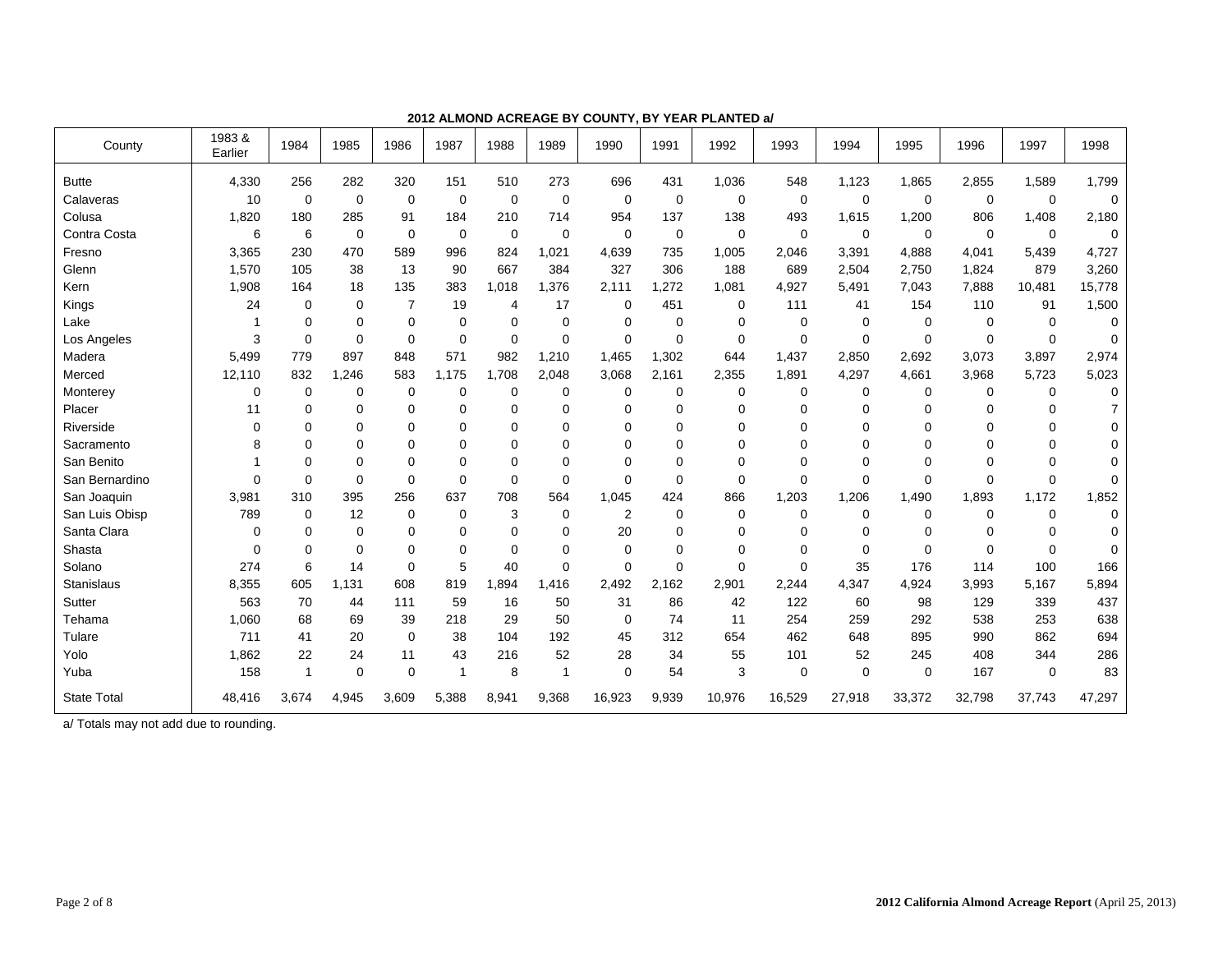|                    |             |                |             |             |             |             |             |                |             |             |             |             |          |              | Acres Standing in 2012 b/ |                 |          |
|--------------------|-------------|----------------|-------------|-------------|-------------|-------------|-------------|----------------|-------------|-------------|-------------|-------------|----------|--------------|---------------------------|-----------------|----------|
| County             | 1999        | 2000           | 2001        | 2002        | 2003        | 2004        | 2005        | 2006           | 2007        | 2008        | 2009        | 2010        | 2011     | 2012         | Bearing                   | Non-<br>Bearing | Total    |
| <b>Butte</b>       | 1,212       | 1.689          | 969         | 712         | 834         | 1,339       | 1,396       | 1,386          | 530         | 529         | 1,043       | 1,406       | 829      | 633          | 29,700                    | 2,868           | 32,568   |
| Calaveras          | $\Omega$    | $\Omega$       | $\mathbf 0$ | $\mathbf 0$ | $\Omega$    | $\Omega$    | $\mathbf 0$ | 0              | $\Omega$    | $\Omega$    | 0           | $\bf{0}$    | $\bf{0}$ | $\bf{0}$     | 10                        | $\bf{0}$        | 10       |
| Colusa             | 1.677       | 1,280          | 1.647       | 654         | 1,539       | 2,611       | 3,290       | 2,593          | 1,204       | 541         | 1,867       | 856         | 1,570    | 746          | 31,316                    | 3,171           | 34,487   |
| Contra Costa       | 3           | $\overline{1}$ | $\mathbf 0$ | $\mathbf 0$ | $\mathbf 0$ | $\Omega$    | $\Omega$    | $\overline{1}$ | $\mathbf 0$ | $\mathbf 0$ | $\mathbf 0$ | $\bf{0}$    | $\bf{0}$ | $\mathbf{0}$ | 17                        | $\bf{0}$        | 17       |
| Fresno             | 5.761       | 5.016          | 4.174       | 3,590       | 4.438       | 8.044       | 11.611      | 10,973         | 5,013       | 3.782       | 2,522       | 3,337       | 3,193    | 2,489        | 103,326                   | 9,019           | 112,345  |
| Glenn              | 2,976       | 1,840          | 1,469       | 976         | 848         | 1,997       | 822         | 2,971          | 806         | 1,070       | 1,632       | 730         | 689      | 626          | 33,000                    | 2,045           | 35,045   |
| Kern               | 10,843      | 4,221          | 1,839       | 1,586       | 1,961       | 12,589      | 20,801      | 13,663         | 4,174       | 5,613       | 2,933       | 2,731       | 3,827    | 1,064        | 141,291                   | 7,622           | 148,913  |
| Kings              | 114         | 145            | 638         | 36          | 18          | 509         | 765         | 1,033          | 205         | 609         | 801         | 655         | 155      | 25           | 7,402                     | 836             | 8,237    |
| Lake               | 0           | $\mathbf 0$    | $\mathbf 0$ | 0           | $\mathbf 0$ | $\mathbf 0$ | 0           | 0              | $\Omega$    | $\Omega$    | 0           | $\bf{0}$    | $\bf{0}$ | $\bf{0}$     | 1                         | $\Omega$        |          |
| Los Angeles        | $\Omega$    | $\Omega$       | $\mathbf 0$ | $\Omega$    | $\Omega$    | $\Omega$    | $\Omega$    | $\Omega$       | $\Omega$    | $\Omega$    | $\mathbf 0$ | $\bf{0}$    | $\bf{0}$ | $\bf{0}$     | 3                         | $\Omega$        |          |
| Madera             | 1,603       | 1,405          | 2,127       | 1,367       | 2,790       | 4,854       | 4,466       | 6,051          | 5,161       | 5,312       | 5,657       | 2,920       | 2,262    | 1,675        | 71,912                    | 6,856           | 78,768   |
| Merced             | 3,723       | 3,829          | 2,619       | 2.719       | 3,411       | 5,074       | 6,313       | 4,661          | 4,624       | 3,889       | 2,312       | 2,183       | 1,260    | 718          | 96,020                    | 4,162           | 100,182  |
| Monterey           | $\mathbf 0$ | $\mathbf 0$    | $\mathbf 0$ | 0           | $\mathbf 0$ | $\Omega$    | $\mathbf 0$ | 0              | $\mathbf 0$ | 0           | $\mathbf 0$ | $\bf{0}$    | $\bf{0}$ | $\bf{0}$     | 0                         | $\bf{0}$        | $\Omega$ |
| Placer             | 0           | 0              | 0           | 0           | 0           | $\Omega$    | 0           | 0              | $\Omega$    | $\Omega$    | $\Omega$    | $\bf{0}$    | $\bf{0}$ | $\bf{0}$     | 18                        | 0               | 19       |
| Riverside          | $\Omega$    | $\Omega$       | $\Omega$    | 0           | $\Omega$    | $\Omega$    | $\Omega$    | $\Omega$       | $\Omega$    | 230         | $\Omega$    | $\Omega$    | $\Omega$ | $\bf{0}$     | 230                       | ŋ               | 230      |
| Sacramento         | $\Omega$    | $\mathbf 0$    | $\Omega$    | 0           | $\Omega$    | $\Omega$    | 50          | $\Omega$       | $\Omega$    | $\Omega$    | $\Omega$    | $\bf{0}$    | $\Omega$ | $\bf{0}$     | 58                        | ŋ               | 58       |
| San Benito         | $\Omega$    | $\Omega$       | $\Omega$    | 0           | $\Omega$    | $\Omega$    | $\Omega$    | $\Omega$       | $\Omega$    | $\Omega$    | $\Omega$    | $\Omega$    | $\Omega$ | $\Omega$     | 1                         |                 |          |
| San Bernardino     | $\Omega$    | $\Omega$       | $\Omega$    | $\Omega$    | $\Omega$    | $\Omega$    | $\Omega$    | $\Omega$       | $\Omega$    | $\Omega$    | $\Omega$    | $\Omega$    | $\bf{0}$ | $\bf{0}$     | $\Omega$                  | $\Omega$        |          |
| San Joaquin        | 1,621       | 1,657          | 1,215       | 1.052       | 1.170       | 1,594       | 1,865       | 1,173          | ,430        | 1,542       | 1,019       | 858         | 1,021    | 1,110        | 33,340                    | 2,988           | 36,328   |
| San Luis Obisp     | $\mathbf 0$ | $\mathbf 0$    | $\mathbf 0$ | 0           | $\mathbf 0$ | 5           | $\mathbf 0$ | 0              | 0           | $\mathbf 0$ | 0           | $\mathbf 0$ | $\bf{0}$ | $\bf{0}$     | 812                       | $\bf{0}$        | 812      |
| Santa Clara        | 0           | $\mathbf 0$    | 0           | $\Omega$    | $\Omega$    | $\Omega$    | $\Omega$    | 0              | $\Omega$    | $\Omega$    | $\Omega$    | $\bf{0}$    | $\bf{0}$ | $\bf{0}$     | 20                        | $\Omega$        | 20       |
| Shasta             | $\Omega$    | $\Omega$       | $\mathbf 0$ | $\Omega$    |             | $\Omega$    | $\Omega$    | $\Omega$       | $\Omega$    | $\Omega$    | $\Omega$    | $\Omega$    | $\Omega$ | $\bf{0}$     | 1                         | $\bf{0}$        |          |
| Solano             | 193         | 196            | 62          | 159         | 38          | 34          | 247         | 246            | 57          | $\Omega$    | 144         | 51          | 51       | $\bf{0}$     | 2,306                     | 102             | 2,408    |
| Stanislaus         | 4,333       | 3,315          | 2.711       | 2,175       | 2,390       | 4,621       | 8,994       | 5,019          | 3,253       | 4,994       | 3,429       | 3,250       | 3,006    | 1,790        | 94,184                    | 8,047           | 102,232  |
| Sutter             | 217         | 154            | 117         | 87          | 73          | 195         | 435         | 442            | 179         | 89          | 81          | 160         | 101      | 27           | 4,324                     | 287             | 4,611    |
| Tehama             | 431         | 305            | 190         | 387         | 449         | 514         | 356         | 303            | 158         | 113         | 241         | 60          | 166      | 10           | 7,298                     | 236             | 7,534    |
| Tulare             | 1,138       | 581            | 359         | 512         | 718         | 1,010       | 3,120       | 2,473          | 1,271       | 1,440       | 897         | 2,414       | 722      | 860          | 20,185                    | 3,996           | 24,181   |
| Yolo               | 275         | 229            | 271         | 197         | 160         | 1,162       | 302         | 280            | 298         | 431         | 388         | 454         | 724      | 497          | 7,775                     | 1,676           | 9,450    |
| Yuba               | 93          | $\mathbf 0$    | 27          | 67          | $\mathbf 0$ | 6           | $\mathbf 0$ | 145            | $\mathbf 0$ | $\mathbf 0$ | $\Omega$    | 8           | 30       | $\bf{0}$     | 812                       | 38              | 850      |
| <b>State Total</b> | 36.212      | 25,862         | 20,433      | 16,274      | 20,837      | 46.157      | 64,831      | 53,411         | 28,361      | 30,185      | 24,964      | 22.072      | 19.608   | 12.269       | 685.362                   | 53.948          | 739,310  |

**2012 ALMOND ACREAGE BY COUNTY, BY YEAR PLANTED (Continued) a/** 

b/ Shaded/bold area represents non-bearing year, 2010-2012.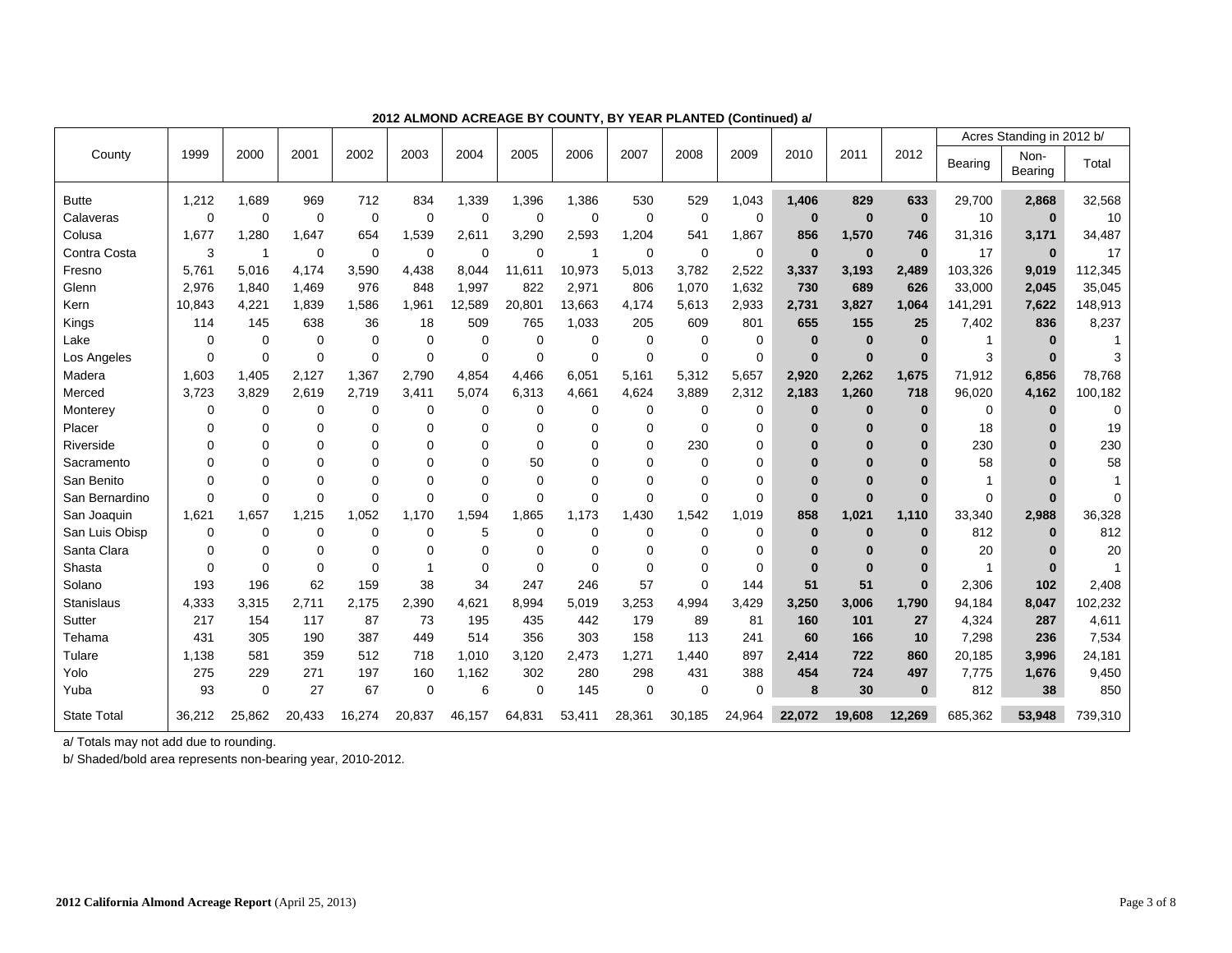| Variety                                | 1983&<br>Earlier | 1984           | 1985           | 1986                    | 1987         | 1988           | 1989        | 1990           | 1991         | 1992           | 1993           | 1994           | 1995           | 1996        | 1997           | 1998           |
|----------------------------------------|------------------|----------------|----------------|-------------------------|--------------|----------------|-------------|----------------|--------------|----------------|----------------|----------------|----------------|-------------|----------------|----------------|
| Aldrich                                | 47               | $\overline{1}$ | 5              | 13                      | 18           | $\overline{7}$ | 44          | 30             | 82           | 122            | 228            | 499            | 857            | 978         | 903            | 1,414          |
| <b>Butte</b>                           | 1,056            | 162            | 211            | 187                     | 472          | 838            | 830         | 1,911          | 1,529        | 1,340          | 2,316          | 4,234          | 6,491          | 6,281       | 7,510          | 8,713          |
| Carmel                                 | 10,287           | 1,033          | 1,388          | 1,133                   | 1,433        | 2,437          | 2,485       | 3,990          | 2,140        | 2,143          | 2,745          | 3,838          | 3,640          | 3,640       | 4,125          | 4,997          |
| Carrions                               | 83               | $\mathbf 0$    | $\mathbf 0$    | $\pmb{0}$               | 3            | $\overline{7}$ | 12          | 21             | 8            | 30             | 3              | $\overline{1}$ | $\overline{4}$ | 10          | $\mathbf 0$    | 35             |
| <b>Drake</b>                           | 129              | $\mathbf 0$    | $\mathbf 0$    | $\overline{7}$          | $\mathbf 0$  | $\mathbf{2}$   | $\mathbf 0$ | 17             | 2            | $\mathbf 0$    | $\mathbf 0$    | $\mathbf 0$    | $\mathbf 0$    | 3           | $\mathbf 0$    | 6              |
| <b>Early Mission</b>                   | 38               | $\mathbf 0$    | $\mathbf 0$    | $\mathbf 0$             | $\mathbf 0$  | 12             | $\mathbf 0$ | 9              | $\mathbf 0$  | $\mathbf 0$    | $\mathbf 0$    | $\overline{4}$ | $\mathbf 0$    | 19          | $\mathbf 0$    | 3              |
| Fritz                                  | 678              | 122            | 378            | 184                     | 260          | 341            | 373         | 635            | 290          | 284            | 751            | 1,326          | 1,222          | 1,596       | 1,959          | 1,912          |
| Harvey                                 | 111              | $\overline{4}$ | $\mathbf 0$    | $\mathbf 0$             | $\mathbf 0$  | $\mathbf 0$    | 5           | 5              | $\Omega$     | $\mathbf 0$    | $\mathbf 0$    | $\mathbf 0$    | $\mathbf 0$    | $\mathbf 0$ | $\mathbf 0$    | $\mathbf 0$    |
| Hashem                                 | 3                | $\mathbf 0$    | 27             | $\mathbf 0$             | $\mathbf 0$  | $\mathbf 0$    | 33          | 18             | $\mathbf 0$  | $\mathbf 0$    | $\mathbf 0$    | $\mathbf 0$    | 51             | 37          | 74             | 19             |
| <b>Jeffries</b>                        | 42               | $\mathbf 0$    | $\mathbf 0$    | $\mathbf 0$             | 33           | $\mathbf 0$    | $\mathbf 0$ | $\overline{4}$ | $\mathbf 0$  | $\mathbf 0$    | $\mathbf 0$    | $\mathbf 0$    | 0              | $\mathbf 0$ | $\mathbf 0$    | $\mathbf 0$    |
| Kapareil                               | 13               | $\mathbf{1}$   | $\mathbf 0$    | $\Omega$                | $\mathbf 0$  | $\Omega$       | $\mathbf 0$ | $\Omega$       | 50           | 0              | 61             | 101            | 76             | $\Omega$    | 12             | $10$           |
| Le Grand                               | 217              | $\mathbf 0$    | $\mathbf 0$    | 0                       | 0            | $\Omega$       | $\mathbf 0$ | $\Omega$       | 8            | 0              | $\mathbf 0$    | $\mathbf 0$    | $\mathbf 0$    | $\mathbf 0$ | $\mathbf 0$    | 0              |
| Livingston                             | 34               | $\mathbf 0$    | $\mathbf 0$    | $\mathbf 0$             | 10           | 64             | 18          | 70             | 78           | 21             | 13             | 148            | 225            | 171         | 323            | 464            |
| Merced                                 | 441              | 3              | $\mathbf 0$    | $\overline{\mathbf{1}}$ | $\mathbf{1}$ | -1             | 17          | 4              | $\mathbf{1}$ | $\overline{1}$ | 20             | 8              | 20             | 24          | $\mathbf 0$    | $\overline{2}$ |
| Mono                                   | 190              | 102            | 13             | 26                      | 23           | 5              | 20          | 21             | 32           | $\mathbf 0$    | $\mathbf 0$    | $\pmb{0}$      | $\mathbf 0$    | 15          | $\mathbf 0$    | 16             |
| Monterey                               | 1,224            | 81             | 78             | 30                      | 236          | 349            | 315         | 971            | 370          | 470            | 674            | 1,765          | 1,606          | 1,998       | 3,132          | 4,258          |
| Morley                                 | 6                | $\mathbf 0$    | $\mathbf 0$    | $\overline{1}$          | $\mathbf 0$  | $\mathbf 0$    | $\mathbf 0$ | $\mathbf 0$    | 52           | 20             | 16             | 63             | 119            | 49          | $\mathbf 0$    | $\mathbf{1}$   |
| $N-43$                                 | $\mathbf 0$      | $\mathbf 0$    | $\mathbf 0$    | $\mathbf 0$             | $\mathbf 0$  | $\mathbf 0$    | $\mathbf 0$ | $\mathbf 0$    | $\mathbf 0$  | $\mathbf 0$    | $\mathbf 0$    | $\mathbf 0$    | $\mathbf 0$    | $\mathbf 0$ | 0              | $\mathbf 0$    |
| Ne Plus Ultra                          | 1.439            | 25             | 22             | $\overline{4}$          | 24           | 62             | 33          | 119            | 22           | 43             | 28             | 84             | 67             | 63          | 33             | 22             |
| Nonpareil                              | 21,324           | 1,313          | 2,034          | 1,392                   | 1,837        | 2,848          | 3,458       | 5,767          | 3,442        | 4,053          | 6,184          | 10,186         | 10,747         | 10,979      | 11,753         | 14,866         |
| Norman                                 | 29               | 5              | $\pmb{0}$      | $\mathbf 0$             | 25           | $\mathbf 0$    | 11          | $\mathbf 0$    | $\mathbf 0$  | $\mathbf 0$    | 8              | $\mathbf 0$    | $\mathbf 0$    | $\mathbf 0$ | $\overline{4}$ | $\mathbf 0$    |
| Padre                                  | 90               | $\mathbf{1}$   | 29             | 52                      | 195          | 237            | 320         | 962            | 755          | 496            | 1,022          | 2,127          | 3,820          | 3,525       | 4,015          | 5,974          |
| Peerless                               | 1,669            | 103            | 149            | 92                      | 63           | 83             | 117         | 120            | 59           | 105            | 98             | 237            | 322            | 239         | 88             | 138            |
| <b>Price Cluster</b>                   | 3,792            | 323            | 374            | 231                     | 283          | 358            | 490         | 682            | 311          | 556            | 493            | 399            | 507            | 417         | 455            | 898            |
| Ruby                                   | 643              | 165            | 50             | 81                      | 101          | 393            | 95          | 153            | 69           | 100            | 68             | 94             | 69             | 44          | 248            | 148            |
| Sauret #1                              | 36               | $\mathbf 0$    | $\mathbf 0$    | $\mathbf 0$             | $\mathbf{1}$ | $\overline{2}$ | $\mathbf 0$ | $\mathbf 0$    | $\mathbf{1}$ | $\overline{2}$ | 5              | 5              | $\mathbf 0$    | $\mathbf 1$ | 29             | $\mathbf 0$    |
| Sauret #2                              | 57               | $\mathbf 0$    | $\mathbf 0$    | $\mathbf 0$             | $\mathbf 0$  | $\Omega$       | $\mathbf 0$ | $\overline{2}$ | $\mathbf{1}$ | $\mathbf 0$    | $\mathbf 0$    | $\overline{4}$ | $\Omega$       | 2           | $\mathbf 0$    | $\mathbf 0$    |
| Savana                                 | $\overline{7}$   | $\mathbf 0$    | $\mathbf 0$    | 3                       | $\mathbf 0$  | $\mathbf 0$    | $\mathbf 0$ | $\mathbf 0$    | 52           | 20             | 15             | 43             | 118            | 49          | $\mathbf 0$    | $\mathbf 0$    |
| Sonora                                 | 53               | $\overline{0}$ | 14             | $\overline{1}$          | 27           | 117            | 364         | 565            | 143          | 524            | 901            | 1,504          | 1,769          | 1,381       | 917            | 1,553          |
| Texas/Mission                          | 3,323            | 201            | 145            | 152                     | 217          | 642            | 161         | 366            | 336          | 222            | 565            | 711            | 1,028          | 799         | 1,159          | 750            |
| Thompson                               | 683              | 9              | 14             | $\mathbf 0$             | 41           | 20             | 6           | 14             | $\Omega$     | $\mathbf 0$    | $\overline{1}$ | 9              | -1             | 20          | $\mathbf 0$    | 0              |
| Tokoyo                                 | 89               | 3              | $\mathbf 0$    | $\mathbf 0$             | 21           | 6              | 29          | $\mathbf 0$    | $\mathbf 0$  | $\mathbf 0$    | $\mathbf 0$    | 3              | $\mathbf 0$    | 10          | 20             | 79             |
| Wood Colony                            | 32               | $\mathbf{1}$   | $\overline{2}$ | 10                      | 15           | 80             | 104         | 302            | 64           | 319            | 265            | 397            | 434            | 391         | 825            | 671            |
| Yosemite                               | 123              | $\mathbf 0$    | $\mathbf 0$    | $\mathbf 0$             | $\mathbf 0$  | $\mathbf 0$    | $\mathbf 0$ | $\mathbf 0$    | $\mathbf 0$  | $\mathbf 0$    | $\mathbf 0$    | $\mathbf 0$    | $\mathbf 0$    | $\mathbf 0$ | $\mathbf 0$    | 5              |
| <b>All Others</b>                      | 427              | 16             | 13             | 9                       | 53           | 33             | 30          | 167            | 42           | 108            | 49             | 132            | 180            | 57          | 163            | 347            |
| <b>State Total</b>                     | 48,416           | 3,674          | 4,945          | 3,609                   | 5,388        | 8,941          | 9,368       | 16,923         | 9,939        | 10,976         | 16,529         | 27,918         | 33,372         | 32,798      | 37,743         | 47,297         |
| a/ Totals may not add due to rounding. |                  |                |                |                         |              |                |             |                |              |                |                |                |                |             |                |                |

#### **ALMOND ACREAGE AS OF 2012 -- VARIETIES AND AGE GROUPS -- STATE SUMMARY ACREAGE PLANTED DURING YEARS SHOWN AND STANDING IN 2012 a/**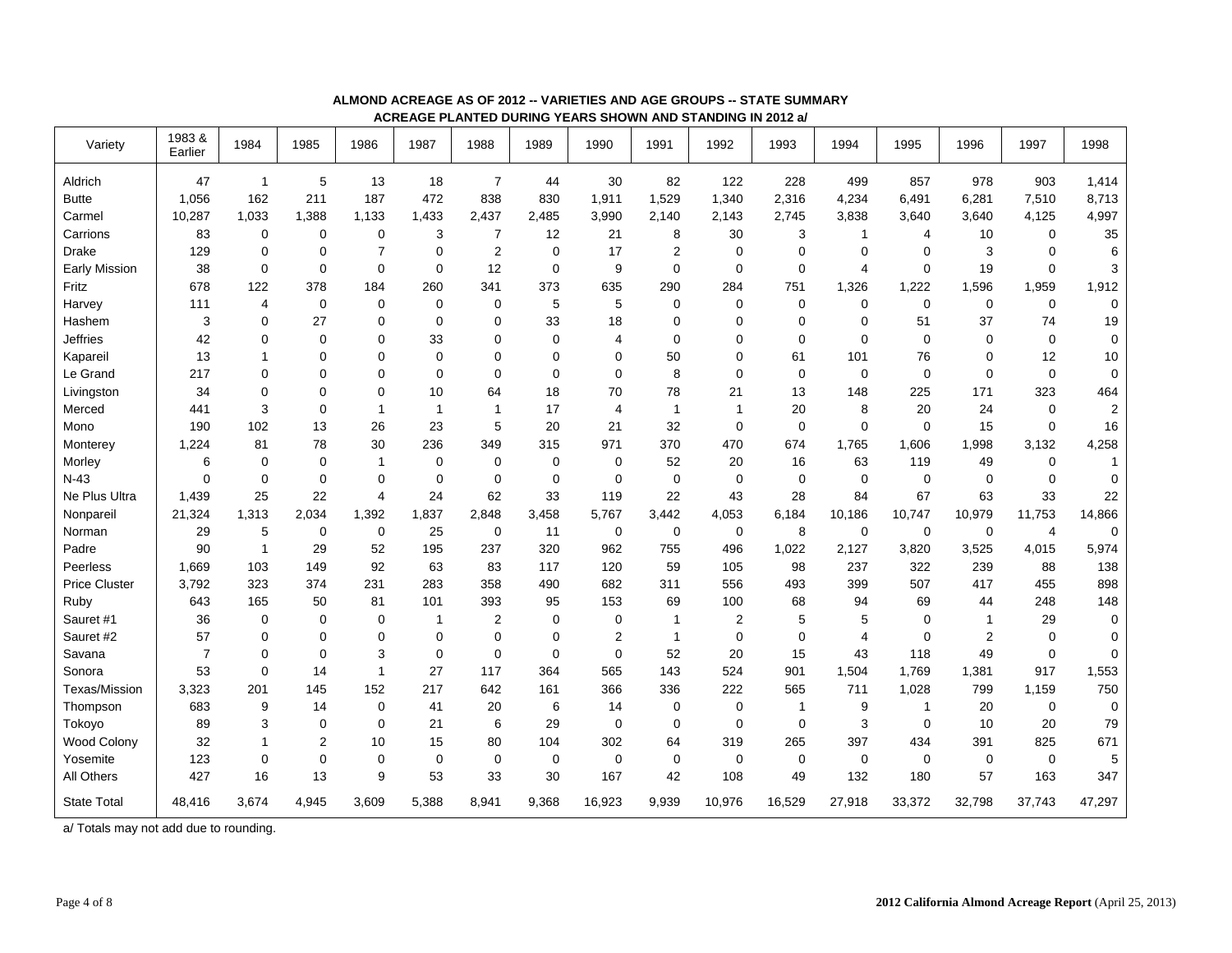|                      |                |             |                | 5311-53     |                |              |             |                |             | ב ו בהוזונט טענומוניט ו בהוגר הוזט וועדונים ו שווחוט שמונות ש |              |              |                |              |         |                           |         |
|----------------------|----------------|-------------|----------------|-------------|----------------|--------------|-------------|----------------|-------------|---------------------------------------------------------------|--------------|--------------|----------------|--------------|---------|---------------------------|---------|
|                      |                |             |                |             |                |              |             |                |             |                                                               |              |              |                |              |         | Acres Standing in 2012 b/ |         |
| Variety              | 1999           | 2000        | 2001           | 2002        | 2003           | 2004         | 2005        | 2006           | 2007        | 2008                                                          | 2009         | 2010         | 2011           | 2012         | Bearing | Non-<br>Bearing           | Total   |
| Aldrich              | 961            | 943         | 559            | 433         | 529            | 1,626        | 2,155       | 1,334          | 416         | 901                                                           | 956          | 1,072        | 1,042          | 483          | 16,059  | 2,596                     | 18,655  |
| <b>Butte</b>         | 5,512          | 3,937       | 2,005          | 1,219       | 1,277          | 3,780        | 7,774       | 7,570          | 4,328       | 3,518                                                         | 1,455        | 435          | 383            | 284          | 86,455  | 1,101                     | 87,556  |
| Carmel               | 2,612          | 3,011       | 3,030          | 2,477       | 2,855          | 4,731        | 3,628       | 2,836          | 1,643       | 1,365                                                         | 1,704        | 1,346        | 893            | 693          | 81,342  | 2,932                     | 84,274  |
| Carrions             | 11             | $\mathbf 0$ | 0              | $\Omega$    | $\mathbf 0$    | 0            | 40          | $\mathbf 0$    | 0           | 5                                                             | $\mathbf 0$  | $\bf{0}$     | $\bf{0}$       | $\bf{0}$     | 272     | $\bf{0}$                  | 272     |
| <b>Drake</b>         | $\mathbf 0$    | $\mathbf 0$ | 0              | $\mathbf 0$ | $\mathbf 0$    | $\mathbf 0$  | $\mathbf 0$ | $\mathbf 0$    | $\Omega$    | $\mathbf 0$                                                   | $\mathbf 0$  | $\bf{0}$     | $\mathbf{0}$   | $\bf{0}$     | 167     | $\bf{0}$                  | 167     |
| Early Mission        | $\mathbf 0$    | $\Omega$    | $\overline{0}$ | $\Omega$    | $\Omega$       | $\mathbf{0}$ | $\Omega$    | $\Omega$       | $\Omega$    | $\Omega$                                                      | $\Omega$     | $\bf{0}$     | $\bf{0}$       | $\bf{0}$     | 84      | $\mathbf{0}$              | 84      |
| Fritz                | 2.167          | 1.040       | 1,096          | 852         | 1,504          | 3,323        | 4,728       | 3.448          | 2,252       | 1,490                                                         | 1,173        | 1,246        | 841            | 264          | 35,385  | 2,352                     | 37,736  |
| Harvey               | 0              | $\mathbf 0$ | 0              | $\mathbf 0$ | $\mathbf 0$    | $\mathbf 0$  | $\mathbf 0$ | $\mathbf 0$    | 3           | $\mathbf 0$                                                   | $\mathbf 0$  | $\bf{0}$     | $\bf{0}$       | $\mathbf{0}$ | 128     | $\mathbf{0}$              | 128     |
| Hashem               | 0              | $\mathbf 0$ | 0              | $\mathbf 0$ | $\mathbf 0$    | 40           | 22          | 12             | $\Omega$    | $\mathbf 0$                                                   | $\mathbf 0$  | $\bf{0}$     | $\mathbf{0}$   | 20           | 336     | 20                        | 356     |
| <b>Jeffries</b>      | $\Omega$       | $\Omega$    | 0              | $\Omega$    | $\Omega$       | $\mathbf 0$  | $\Omega$    | $\Omega$       | $\Omega$    | $\Omega$                                                      | $\Omega$     | $\bf{0}$     | $\bf{0}$       | $\bf{0}$     | 79      | $\bf{0}$                  | 79      |
| Kapareil             | $\Omega$       | $\mathbf 0$ | 0              | $\mathbf 0$ | 0              | $\Omega$     | $\Omega$    | $\Omega$       | $\Omega$    | $\Omega$                                                      | $\Omega$     | $\bf{0}$     | $\bf{0}$       | $\bf{0}$     | 322     | $\bf{0}$                  | 322     |
| Le Grand             | $\mathbf 0$    | $\mathbf 0$ | 0              | $\Omega$    | $\Omega$       | $\Omega$     | $\Omega$    | $\mathbf 0$    | $\mathbf 0$ | $\mathbf 0$                                                   | 0            | $\bf{0}$     | $\bf{0}$       | $\bf{0}$     | 225     | $\bf{0}$                  | 225     |
| Livingston           | 243            | 52          | 35             | 29          | $\overline{7}$ | 38           | 40          | 112            | 100         | 214                                                           | 5            | $\bf{0}$     | $\bf{0}$       | $\bf{0}$     | 2,514   | $\bf{0}$                  | 2,514   |
| Merced               | $\overline{2}$ | 5           | 12             | $\mathbf 0$ | 6              | $\mathbf 0$  | $\mathbf 0$ | $\mathbf 0$    | 0           | $\mathbf 0$                                                   | $\mathbf{1}$ | $\bf{0}$     | $\bf{0}$       | $\bf{0}$     | 569     | $\bf{0}$                  | 569     |
| Mono                 | $\pmb{0}$      | 30          | 21             | $\mathbf 0$ | $\overline{1}$ | 121          | 25          | 67             | 36          | 89                                                            | 44           | 16           | 55             | 148          | 896     | 218                       | 1,115   |
| Monterey             | 4,151          | 2,093       | 2,210          | 1,602       | 2,660          | 7,510        | 11,341      | 9,073          | 4,212       | 5,623                                                         | 5,172        | 3,702        | 3,436          | 2,145        | 73,202  | 9,283                     | 82,484  |
| Morley               | $\mathbf 0$    | 50          | 26             | 9           | 23             | $\mathbf 0$  | $\mathbf 0$ | $\mathbf 0$    | 0           | $\mathbf 0$                                                   | 0            | 25           | $\bf{0}$       | $\bf{0}$     | 434     | 25                        | 459     |
| $N-43$               | $\mathbf 0$    | 94          | 0              | $\Omega$    | $\mathbf 0$    | $\mathbf 0$  | 323         | 0              | 9           | $\mathbf 0$                                                   | $\mathbf 0$  | $\bf{0}$     | $\bf{0}$       | $\bf{0}$     | 426     | $\bf{0}$                  | 426     |
| Ne Plus Ultra        | 47             | 226         | 4              | 15          | 6              | 43           | 6           | 18             | 3           | 65                                                            | 20           | 214          | 46             | 45           | 2,541   | 305                       | 2,847   |
| Nonpareil            | 12,840         | 8,545       | 8,433          | 7,138       | 9.225          | 20,035       | 24,147      | 18,335         | 8,632       | 11,170                                                        | 10,564       | 10,322       | 8,823          | 5,792        | 251,245 | 24,937                    | 276,182 |
| Norman               | 0              | $\mathbf 0$ | 23             | $\mathbf 0$ | $\mathbf 0$    | $\mathbf 0$  | $\mathbf 0$ | $\mathbf 0$    | 18          | $\mathbf 0$                                                   | 0            | 10           | $\bf{0}$       | 5            | 122     | 15                        | 137     |
| Padre                | 3,872          | 2,540       | 1,073          | 786         | 766            | 2,176        | 6,317       | 6,454          | 3,907       | 2,660                                                         | 928          | 443          | 108            | 92           | 55,097  | 644                       | 55,741  |
| Peerless             | 314            | 128         | 58             | 47          | 70             | 59           | 67          | 117            | 73          | 60                                                            | 112          | 61           | 129            | 64           | 4,787   | 255                       | 5,041   |
| <b>Price Cluster</b> | 456            | 485         | 340            | 288         | 357            | 336          | 759         | 454            | 477         | 494                                                           | 210          | 235          | 340            | 77           | 15,223  | 652                       | 15,875  |
| Ruby                 | 19             | 217         | 36             | 20          | 25             | 10           | 0           | 5              | 16          | $\mathbf 0$                                                   | 0            | $\bf{0}$     | $\bf{0}$       | $\bf{0}$     | 2,868   | $\bf{0}$                  | 2,868   |
| Sauret #1            | 0              | $\mathbf 0$ | 0              | $\mathbf 0$ | $\mathbf 0$    | $\mathbf 0$  | $\mathbf 0$ | 0              | 0           | $\mathbf 0$                                                   | 0            | $\bf{0}$     | 0              | $\bf{0}$     | 81      | $\bf{0}$                  | 81      |
| Sauret #2            | 2              | $\mathbf 0$ | 0              | $\Omega$    | $\Omega$       | $\Omega$     | $\Omega$    | $\Omega$       | $\Omega$    | $\Omega$                                                      | $\Omega$     | $\bf{0}$     | $\mathbf{0}$   | $\bf{0}$     | 68      | $\bf{0}$                  | 68      |
| Savana               | $\mathbf 0$    | 33          | 19             | 5           | $\mathbf 0$    | $\mathbf 0$  | $\mathbf 0$ | $\mathbf 0$    | 0           | 0                                                             | 0            | $\bf{0}$     | $\bf{0}$       | $\bf{0}$     | 362     | $\bf{0}$                  | 362     |
| Sonora               | 1.644          | 644         | 555            | 587         | 366            | 455          | 826         | 212            | 124         | 389                                                           | 150          | 537          | 197            | 205          | 15,782  | 939                       | 16,721  |
| <b>Texas/Mission</b> | 343            | 221         | 53             | 45          | 43             | 24           | 5           | 72             | 8           | $\overline{1}$                                                | 68           | 63           | $\overline{2}$ | 6            | 11,659  | 72                        | 11,730  |
| Thompson             | 0              | 0           | $\mathbf{1}$   | 4           | $\mathbf 0$    | 0            | $\mathbf 0$ | $\overline{1}$ | 0           | 0                                                             | 16           | $\bf{0}$     | $\bf{0}$       | $\bf{0}$     | 839     | $\bf{0}$                  | 839     |
| Tokoyo               | $\mathbf 0$    | 47          | 13             | $\mathbf 0$ | $\mathbf 5$    | 31           | 3           | 3              | $\mathbf 0$ | $\mathbf 0$                                                   | 0            | $\mathbf{0}$ | $\bf{0}$       | $\mathbf{0}$ | 361     | $\mathbf{0}$              | 361     |
| Wood Colony          | 604            | 618         | 387            | 139         | 272            | 652          | 1,098       | 1,179          | 439         | 858                                                           | 976          | 653          | 1,325          | 688          | 11,133  | 2,666                     | 13,798  |
| Yosemite             | $\mathbf 0$    | $\mathbf 0$ | $\mathbf 0$    | 0           | $\mathbf 0$    | $\mathbf 0$  | $\mathbf 0$ | $\mathbf 0$    | 0           | $\mathbf 0$                                                   | $\mathbf 0$  | $\bf{0}$     | $\mathbf{0}$   | $\bf{0}$     | 128     | $\mathbf{0}$              | 128     |
| All Others           | 413            | 904         | 448            | 580         | 841            | 1,168        | 1,529       | 2,109          | 1,667       | 1,285                                                         | 1,410        | 1.693        | 1,986          | 1,258        | 14,175  | 4,936                     | 19,111  |
| <b>State Total</b>   | 36,212         | 25,862      | 20,433         | 16,274      | 20,837         | 46,157       | 64,831      | 53,411         | 28,361      | 30,185                                                        | 24,964       | 22.072       | 19,608         | 12.269       | 685,362 | 53,948                    | 739,310 |

#### **ALMOND ACREAGE AS OF 2012 -- VARIETIES AND AGE GROUPS -- STATE SUMMARY**

**ACREAGE PLANTED DURING YEARS SHOWN AND STANDING IN 2012 (Continued) a/** 

a/ Totals may not add due to rounding.

b/ Shaded/bold area represents non-bearing year, 2010-2012.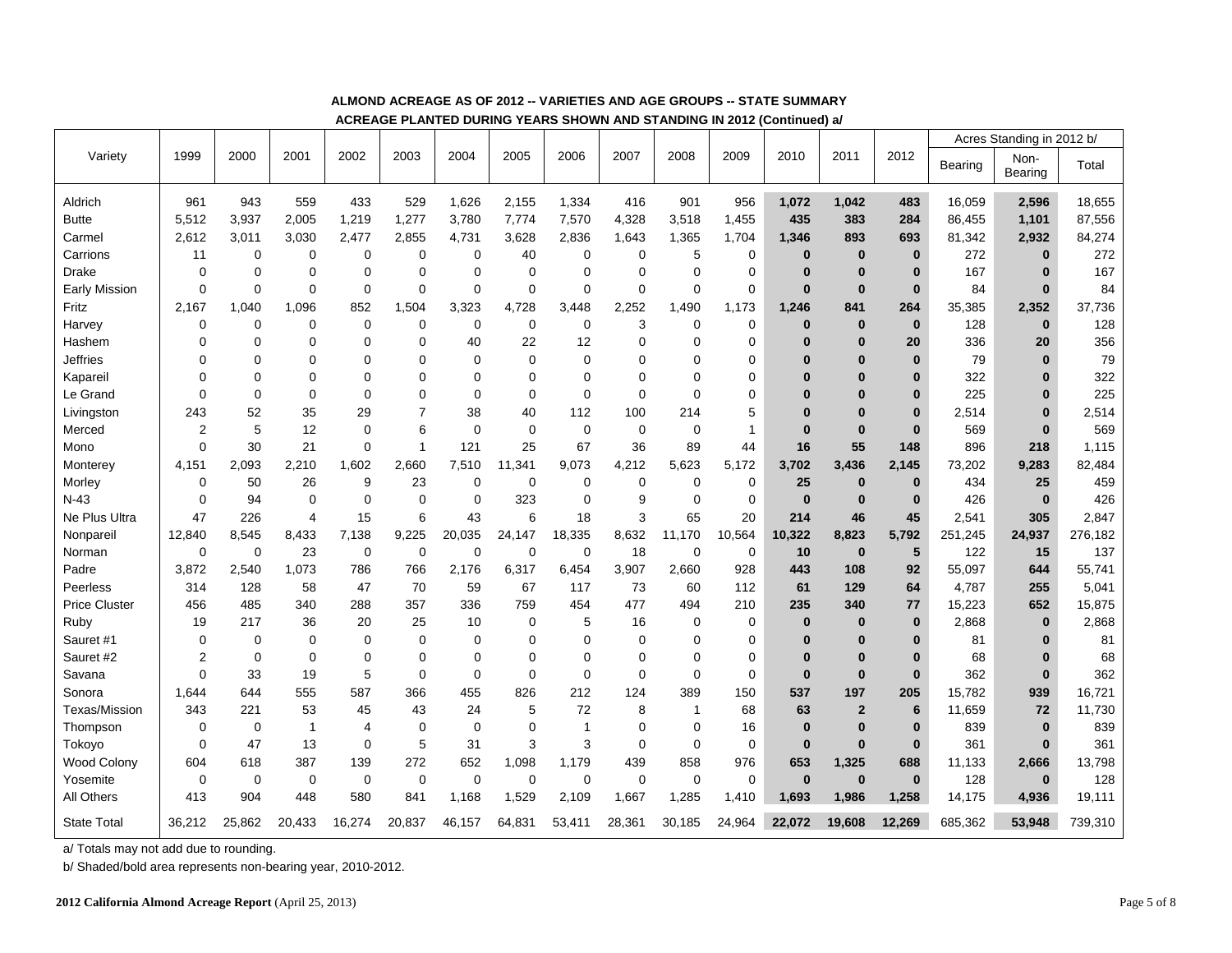| County             | 1983&<br>Earlier | 1984           | 1985        | 1986           | 1987           | 1988           | 1989        | 1990        | 1991        | 1992        | 1993        | 1994        | 1995        | 1996        | 1997        | 1998        |
|--------------------|------------------|----------------|-------------|----------------|----------------|----------------|-------------|-------------|-------------|-------------|-------------|-------------|-------------|-------------|-------------|-------------|
| <b>Butte</b>       | 1,876            | 33             | 106         | 72             | 51             | 193            | 46          | 173         | 121         | 353         | 200         | 417         | 656         | 1,203       | 620         | 519         |
| Calaveras          | 10               | $\mathbf 0$    | 0           | $\mathbf 0$    | $\mathbf 0$    | $\mathbf 0$    | $\mathbf 0$ | $\mathbf 0$ | $\mathbf 0$ | 0           | $\mathbf 0$ | 0           | $\mathbf 0$ | $\mathbf 0$ | $\mathbf 0$ | $\mathbf 0$ |
| Colusa             | 769              | 11             | 13          | 31             | 78             | 69             | 227         | 314         | 42          | 60          | 181         | 522         | 293         | 331         | 515         | 820         |
| Contra Costa       | $\Omega$         | 3              | $\mathbf 0$ | $\Omega$       | $\Omega$       | $\Omega$       | $\mathbf 0$ | $\mathbf 0$ | $\mathbf 0$ | $\mathbf 0$ | $\mathbf 0$ | $\mathbf 0$ | 0           | $\mathbf 0$ | $\Omega$    | 0           |
| Fresno             | 1,353            | 111            | 232         | 281            | 337            | 314            | 409         | 1,514       | 303         | 378         | 813         | 1,274       | 1,419       | 966         | 1,693       | 1,779       |
| Glenn              | 777              | 46             | 17          | $\mathbf 0$    | 43             | 146            | 177         | 151         | 136         | 41          | 280         | 1,169       | 1,259       | 821         | 305         | 1,272       |
| Kern               | 876              | 82             | 9           | 68             | 117            | 448            | 577         | 924         | 347         | 284         | 1,809       | 1,857       | 2,076       | 2,981       | 3,555       | 4,950       |
| Kings              | 12               | 0              | 0           | 5              | 10             | 2              | 7           | 0           | 226         | 0           | 12          | 13          | 43          | 0           | 52          | 413         |
| Los Angeles        | 3                | 0              | $\mathbf 0$ | $\mathbf 0$    | $\mathbf 0$    | $\mathbf 0$    | $\mathbf 0$ | $\mathbf 0$ | $\mathbf 0$ | $\mathbf 0$ | $\mathbf 0$ | 0           | 0           | $\mathbf 0$ | $\Omega$    | 0           |
| Madera             | 2,615            | 342            | 462         | 410            | 187            | 330            | 482         | 622         | 467         | 219         | 517         | 834         | 815         | 844         | 1,056       | 594         |
| Merced             | 5,346            | 276            | 440         | 176            | 415            | 393            | 632         | 884         | 634         | 934         | 696         | 1,490       | 1,373       | 999         | 1,535       | 1,462       |
| Monterey           | 0                | 0              | 0           | $\mathbf 0$    | $\mathbf 0$    | 0              | 0           | 0           | 0           | 0           | $\mathbf 0$ | 0           | 0           | 0           | 0           | 0           |
| Placer             | 5                | 0              | 0           | $\mathbf 0$    | $\Omega$       | $\Omega$       | 0           | 0           | 0           | 0           | $\Omega$    | $\mathbf 0$ | 0           | $\Omega$    | $\Omega$    | 0           |
| Riverside          | $\Omega$         | 0              | 0           | $\Omega$       | $\Omega$       | $\Omega$       | $\Omega$    | $\Omega$    | 0           | 0           | $\Omega$    | $\Omega$    | 0           | $\Omega$    | $\Omega$    | 0           |
| Sacramento         |                  | $\Omega$       | 0           | $\Omega$       | $\Omega$       | $\Omega$       | $\Omega$    | $\Omega$    | 0           | 0           | $\Omega$    | $\Omega$    | 0           | $\Omega$    | O           | 0           |
| San Benito         | $\Omega$         | 0              | $\Omega$    | $\Omega$       | $\Omega$       | $\Omega$       | 0           | $\mathbf 0$ | $\mathbf 0$ | $\Omega$    | $\Omega$    | $\mathbf 0$ | 0           | $\Omega$    | $\Omega$    | 0           |
| San Joaquin        | 1,989            | 135            | 159         | 109            | 201            | 232            | 190         | 342         | 182         | 345         | 473         | 479         | 526         | 608         | 452         | 579         |
| San Luis Obispo    | 434              | 0              | 8           | $\mathbf 0$    | $\Omega$       | $\Omega$       | 0           | 0           | 0           | 0           | $\Omega$    | 0           | 0           | $\Omega$    | 0           | 0           |
| Shasta             | $\Omega$         | 0              | 0           | $\mathbf 0$    | $\Omega$       | $\Omega$       | 0           | $\mathbf 0$ | 0           | 0           | $\Omega$    | 0           | 0           | $\Omega$    | 0           | 0           |
| Solano             | 137              | $\overline{2}$ | $\mathbf 0$ | $\Omega$       | $\Omega$       | 20             | $\Omega$    | $\Omega$    | $\mathbf 0$ | $\Omega$    | $\Omega$    | 19          | 49          | 48          | 32          | 83          |
| Stanislaus         | 3,516            | 191            | 535         | 213            | 256            | 626            | 546         | 810         | 796         | 1,085       | 871         | 1,858       | 1,642       | 1,265       | 1,384       | 1,669       |
| Sutter             | 191              | 36             | 9           | $\overline{2}$ | 11             | 0              | 8           | 0           | 19          | 18          | 8           | 25          | 30          | 37          | 127         | 105         |
| Tehama             | 509              | 19             | 29          | 25             | 107            | 15             | 50          | 0           | 40          | 6           | 130         | 131         | 132         | 293         | 34          | 292         |
| Tulare             | 364              | 23             | 12          | $\mathbf 0$    | 19             | 39             | 96          | 22          | 93          | 311         | 132         | 76          | 332         | 369         | 222         | 226         |
| Yolo               | 480              | 3              | 4           | 0              | $\overline{7}$ | 13             | 12          | 10          | 11          | 20          | 64          | 21          | 103         | 132         | 170         | 65          |
| Yuba               | 62               | 0              | $\mathbf 0$ | $\Omega$       | $\Omega$       | $\overline{7}$ | 0           | $\mathbf 0$ | 27          | $\mathbf 0$ | $\Omega$    | $\mathbf 0$ | 0           | 83          | 0           | 41          |
| <b>State Total</b> | 21,324           | 1,313          | 2,034       | 1,392          | 1,837          | 2,848          | 3,458       | 5,767       | 3,442       | 4,053       | 6,184       | 10,186      | 10,747      | 10,979      | 11,753      | 14,866      |

**2012 NONPAREIL VARIETY ACREAGE SUMMARY BY YEAR PLANTED a/**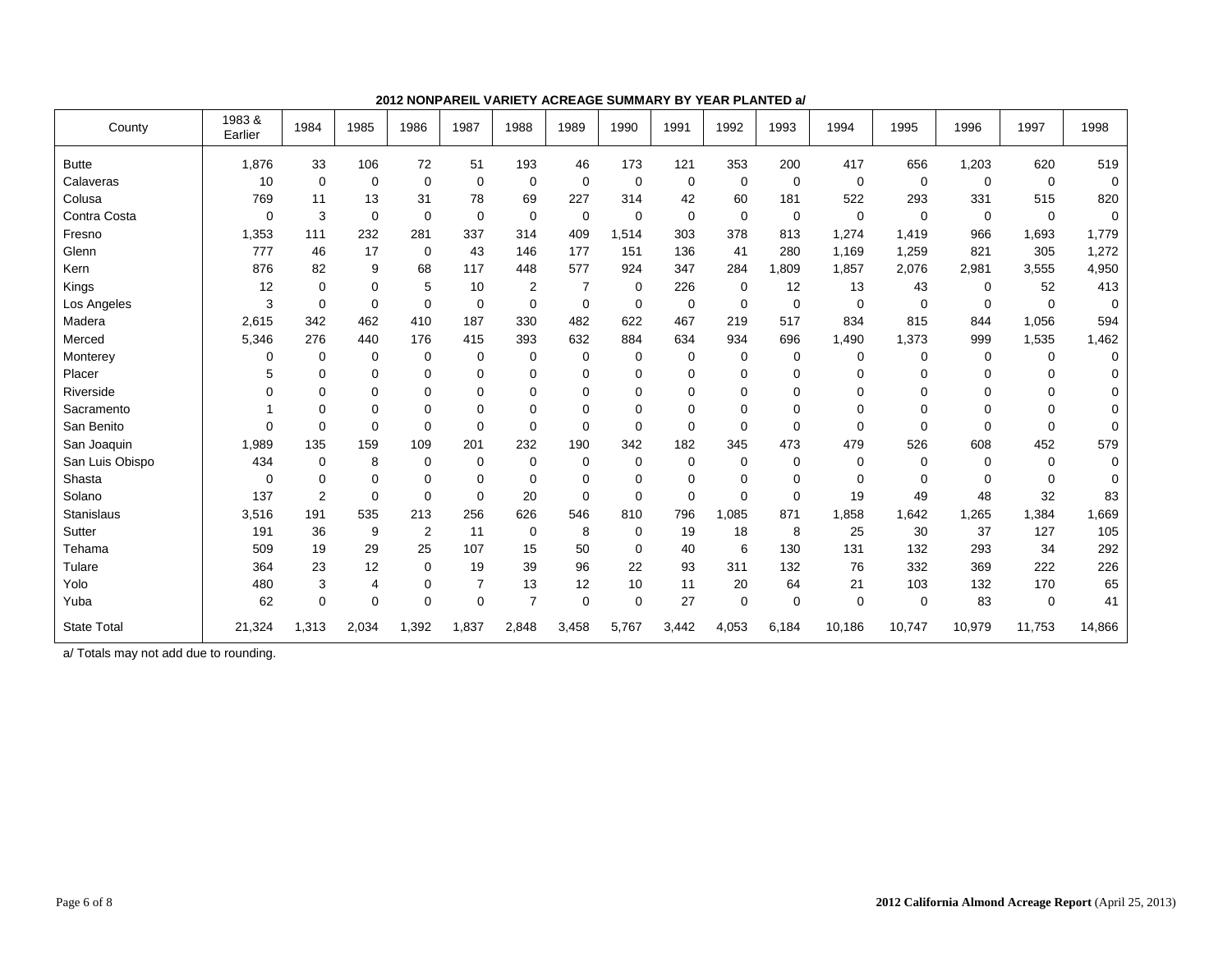|                    |          |                          |             |             |             |             |          |             |             |             |             |          |              |                |             | Acres Standing in 2012 b/ |          |
|--------------------|----------|--------------------------|-------------|-------------|-------------|-------------|----------|-------------|-------------|-------------|-------------|----------|--------------|----------------|-------------|---------------------------|----------|
| County             | 1999     | 2000                     | 2001        | 2002        | 2003        | 2004        | 2005     | 2006        | 2007        | 2008        | 2009        | 2010     | 2011         | 2012           | Bearing     | Non-<br><b>Bearing</b>    | Total    |
| <b>Butte</b>       | 304      | 523                      | 439         | 337         | 369         | 645         | 409      | 573         | 179         | 208         | 489         | 738      | 394          | 346            | 11.114      | 1,478                     | 12,592   |
| Calaveras          | 0        | $\mathbf 0$              | 0           | 0           | $\mathbf 0$ | $\mathbf 0$ | 0        | $\mathbf 0$ | $\mathbf 0$ | $\mathbf 0$ | $\mathbf 0$ | $\bf{0}$ | $\bf{0}$     | $\bf{0}$       | 10          | $\bf{0}$                  | 10       |
| Colusa             | 624      | 533                      | 789         | 288         | 754         | 1,128       | 1,366    | 964         | 411         | 182         | 875         | 442      | 836          | 365            | 12,189      | 1,643                     | 13,832   |
| Contra Costa       | $\Omega$ | $\overline{\phantom{a}}$ | $\Omega$    | $\mathbf 0$ | $\Omega$    | 0           | $\Omega$ | $\Omega$    | 0           | $\Omega$    | $\mathbf 0$ | $\bf{0}$ | $\mathbf{0}$ | $\bf{0}$       | 4           | $\bf{0}$                  |          |
| Fresno             | 2,102    | 1,653                    | 1,627       | 1,544       | ,957        | 3,586       | 4,506    | 3,446       | 1,344       | 1,151       | 1,016       | 1,534    | 1.479        | 1,248          | 37,105      | 4,261                     | 41,366   |
| Glenn              | 1,245    | 798                      | 681         | 476         | 383         | 1,066       | 410      | 1,235       | 301         | 394         | 769         | 433      | 359          | 340            | 14,396      | 1,132                     | 15,528   |
| Kern               | 4,344    | 1.135                    | 851         | 698         | 966         | 5,735       | 7,646    | 5,489       | 939         | 1,714       | 1,105       | 1,268    | .620         | 509            | 51,579      | 3,397                     | 54,976   |
| Kings              | 22       | 64                       | 294         | 18          | 9           | 197         | 325      | 262         | 70          | 291         | 292         | 247      | 77           | $\bf{0}$       | 2,636       | 324                       | 2,960    |
| Los Angeles        | $\Omega$ | $\Omega$                 | $\Omega$    | $\mathbf 0$ | $\Omega$    | $\Omega$    | $\Omega$ | $\Omega$    | $\Omega$    | $\mathbf 0$ | $\Omega$    | $\bf{0}$ | $\bf{0}$     | $\bf{0}$       | 3           | $\bf{0}$                  | 3        |
| Madera             | 414      | 319                      | 730         | 623         | 1,339       | 1,933       | 1,585    | 1,807       | 1,676       | 2,320       | 2,660       | 1,326    | 847          | 780            | 26,202      | 2,953                     | 29,155   |
| Merced             | 1,187    | .224                     | 1,054       | 1.190       | 1,192       | 2,080       | 2,003    | 1,220       | 1,564       | 1,472       | 905         | 1,000    | 526          | 417            | 32,774      | 1,943                     | 34,717   |
| Monterey           | $\Omega$ | 0                        | $\mathbf 0$ | 0           | $\mathbf 0$ | 0           | 0        | 0           | 0           | 0           | $\mathbf 0$ | 0        | $\bf{0}$     | $\bf{0}$       | 0           | $\bf{0}$                  | $\Omega$ |
| Placer             | $\Omega$ | $\Omega$                 | $\mathbf 0$ | $\mathbf 0$ | 0           | $\Omega$    | 0        | $\Omega$    | 0           | 0           | 0           | $\bf{0}$ | $\bf{0}$     | $\bf{0}$       | 5           | $\bf{0}$                  |          |
| Riverside          | $\Omega$ | 0                        | $\Omega$    | $\Omega$    | $\Omega$    | $\Omega$    | $\Omega$ | $\Omega$    | $\Omega$    | 115         | $\mathbf 0$ | $\bf{0}$ | 0            | $\bf{0}$       | 115         | $\bf{0}$                  | 115      |
| Sacramento         | $\Omega$ | $\Omega$                 | $\mathbf 0$ | 0           | $\Omega$    | $\Omega$    | 25       | $\Omega$    | 0           | 0           | 0           | $\bf{0}$ | $\bf{0}$     | $\Omega$       | 26          | $\bf{0}$                  | 26       |
| San Benito         | $\Omega$ | $\Omega$                 | $\Omega$    | $\mathbf 0$ | $\Omega$    | $\Omega$    | $\Omega$ | $\Omega$    | $\Omega$    | $\mathbf 0$ | $\Omega$    | $\bf{0}$ | $\bf{0}$     | $\bf{0}$       | $\mathbf 0$ | $\bf{0}$                  | $\Omega$ |
| San Joaquin        | 551      | 673                      | 507         | 470         | 546         | 635         | 792      | 477         | 458         | 596         | 467         | 394      | 415          | 452            | 13,171      | 1,261                     | 14,432   |
| San Luis Obispo    | $\Omega$ | $\Omega$                 | $\mathbf 0$ | 0           | $\Omega$    | $\Omega$    | $\Omega$ | $\Omega$    | $\Omega$    | $\Omega$    | $\Omega$    | $\bf{0}$ | $\bf{0}$     | $\bf{0}$       | 442         | $\bf{0}$                  | 442      |
| Shasta             | $\Omega$ | $\Omega$                 | $\mathbf 0$ | $\mathbf 0$ | $\Omega$    | $\Omega$    | $\Omega$ | $\Omega$    | $\Omega$    | 0           | 0           | $\bf{0}$ | $\bf{0}$     | $\Omega$       | 0           | $\bf{0}$                  | $\Omega$ |
| Solano             | 13       | 99                       | 20          | 91          | 17          | 18          | 118      | 81          | 15          | $\Omega$    | 53          | 20       | 25           | $\bf{0}$       | 916         | 45                        | 960      |
| Stanislaus         | 1,437    | 1.138                    | 1,163       | 952         | .025        | 1,738       | 3,360    | 1,477       | 983         | 1,920       | 1,249       | 1,530    | 1,358        | 716            | 33,705      | 3,603                     | 37,308   |
| Sutter             | 16       | 29                       | 2           | 10          | 19          | 62          | 124      | 118         | 12          | 6           | 27          | 77       | 60           | 13             | 1,049       | 151                       | 1,199    |
| Tehama             | 123      | 71                       | 70          | 172         | 213         | 217         | 102      | 116         | 58          | 39          | 127         | 30       | 58           | $\overline{7}$ | 3,119       | 95                        | 3,213    |
| Tulare             | 324      | 197                      | 106         | 137         | 368         | 542         | 1,224    | 968         | 505         | 563         | 330         | 1,059    | 398          | 348            | 7,600       | 1,806                     | 9,405    |
| Yolo               | 89       | 90                       | 86          | 99          | 69          | 451         | 154      | 97          | 117         | 200         | 201         | 220      | 357          | 252            | 2,765       | 829                       | 3,593    |
| Yuba               | 46       | 0                        | 14          | 33          | $\Omega$    | 3           | 0        | 5           | $\mathbf 0$ | $\mathbf 0$ | $\mathbf 0$ | 4        | 15           | $\bf{0}$       | 321         | 19                        | 340      |
| <b>State Total</b> | 12.840   | 8.545                    | 8.433       | 7,138       | 9.225       | 20,035      | 24,147   | 18,335      | 8.632       | 11.170      | 10.564      | 10.322   | 8.823        | 5.792          | 251.245     | 24.937                    | 276,182  |

**2012 NONPAREIL VARIETY ACREAGE SUMMARY BY YEAR PLANTED (Continued) a/** 

b/ Shaded/bold area represents non-bearing year, 2010-2012.